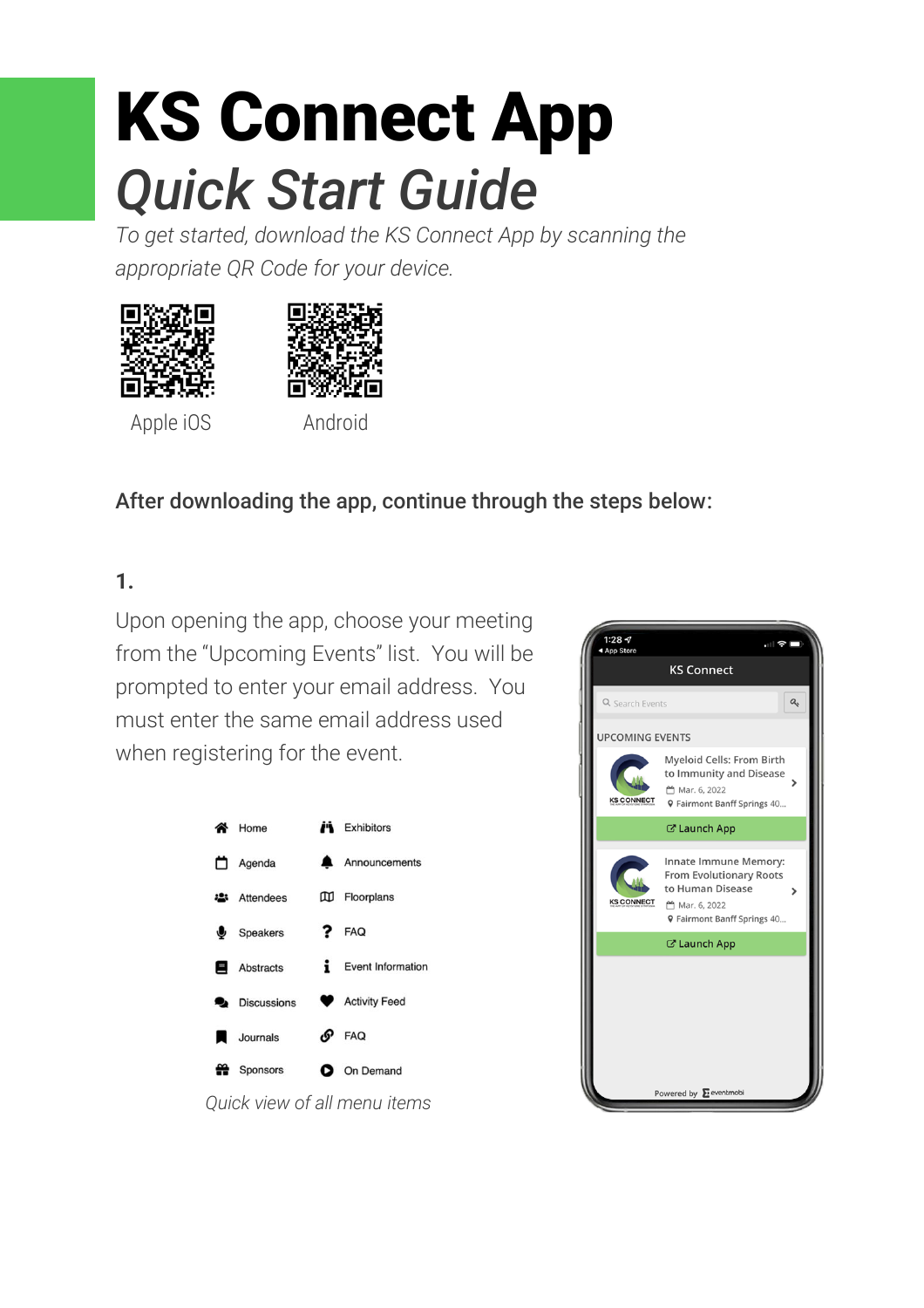The app will prompt you to accept notifications on behalf of KS Connect. This is recommended, as notifications will alert you to important information, such as changes in the program or messages from other attendees.



## **3.**

Edit your photo, and bio information in Edit Profile. Tap your user icon in the top right corner of the app, then tap "Edit Profile."



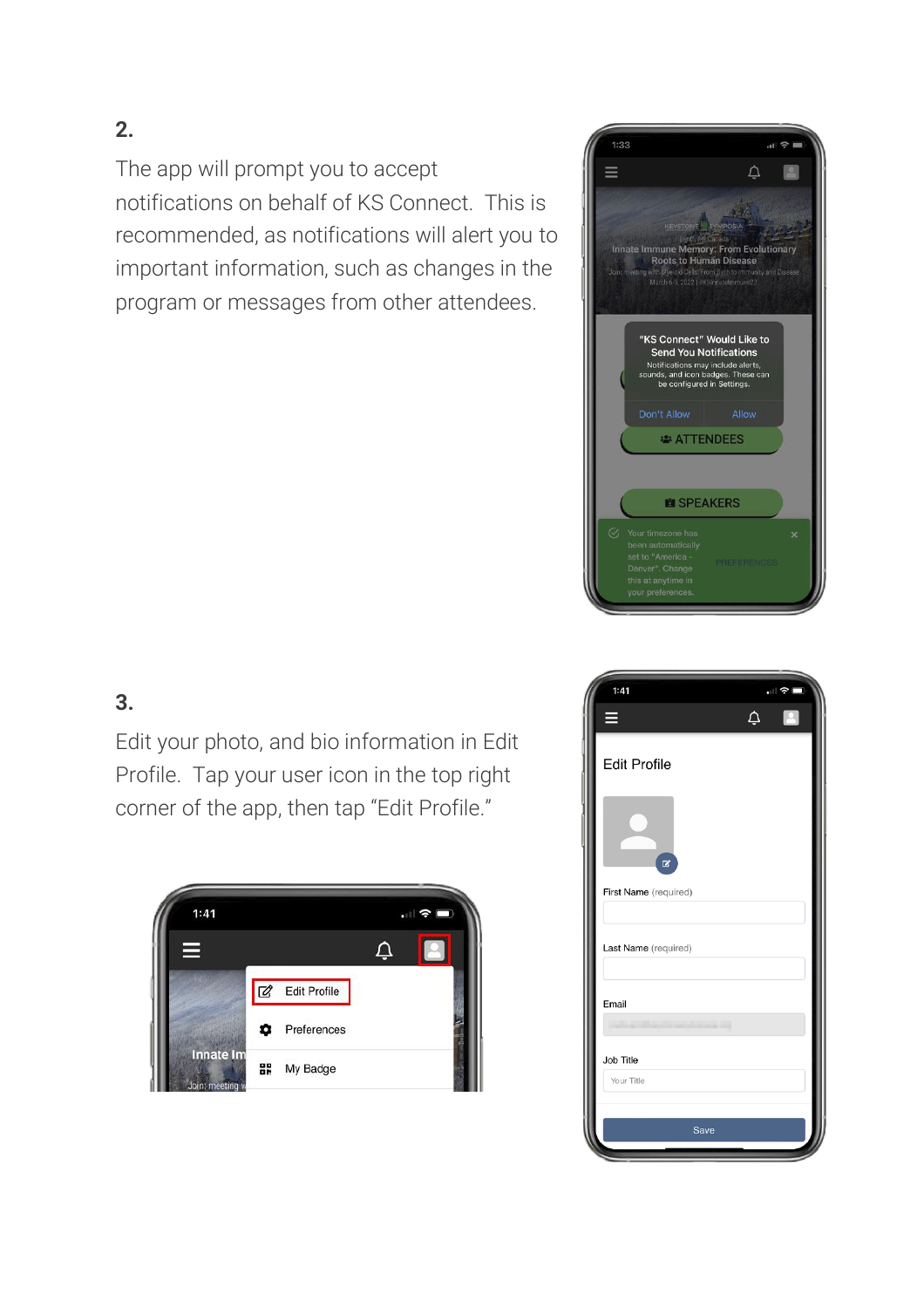To open the app menu, tap the hamburger icon in the top left-hand corner. Tap "Agenda" to pull up the program for your event.





#### **5.**

Speaker and poster abstracts can be viewed and downloaded within the app by tapping "Abstracts" in the app menu.



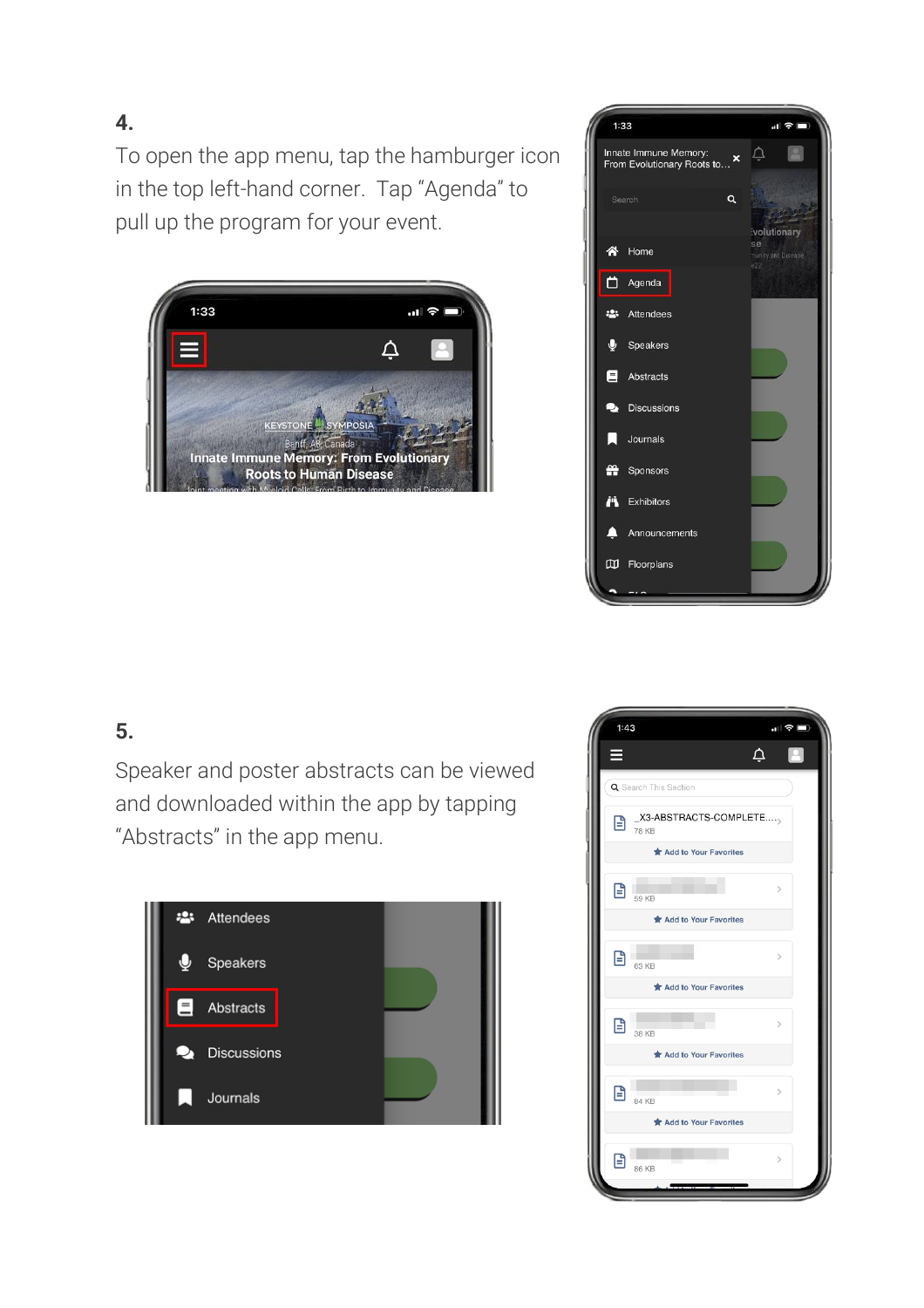Floorplans for your conference center location can be found by tapping "Floorplans."





#### **7.**

If you are attending a joint meeting, you will have access to both meeting agendas, abstract and attendee lists. Each meeting has its own event space within KS Connect. To switch between event spaces, open the main menu, and tap "Back to KS Connect." Then select the meeting you wish to view.